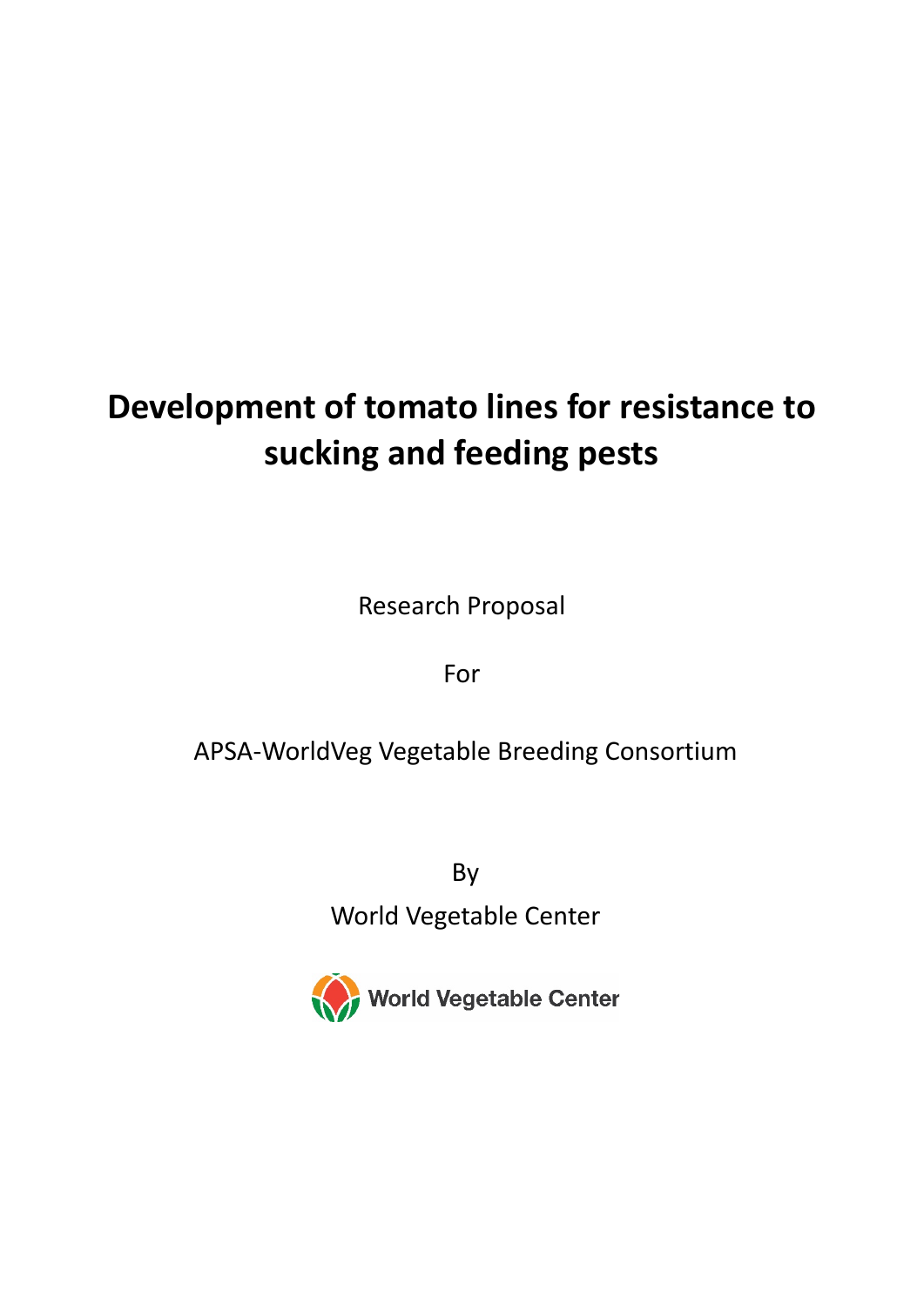#### **Proposal Summary**

| <b>Project title</b>                   | Development of tomato lines for resistance to sucking and feeding pests                      |                                               |  |  |  |
|----------------------------------------|----------------------------------------------------------------------------------------------|-----------------------------------------------|--|--|--|
| Submitted to                           | APSA-WorldVeg Vegetable Breeding Consortium Members                                          |                                               |  |  |  |
| <b>Main WorldVeg</b><br>contact person | Mandy Lin (mandy.lin@worldveg.org)                                                           |                                               |  |  |  |
| <b>Main WorldVeg</b><br>scientists     | Dr. Peter Hanson<br>Dr. Hamid Khazaei<br>Dr. Roland Schafleitner<br>Dr. Paola Sotelo-Cardona |                                               |  |  |  |
| <b>Project duration</b>                | 3 years (January 2023-December 2025)                                                         |                                               |  |  |  |
| <b>Funding requested</b><br>(US\$)     | 600,000                                                                                      | Minimum of 15 companies at 40,000 per company |  |  |  |
|                                        |                                                                                              | Maximum of 25 companies at 24,000 per company |  |  |  |

#### **Objective**

Seed companies incorporate insect resistance into tomato cultivars that enable farmers to reduce pesticide use and produce high quality tomato crops

#### **Importance**

Tomato farmers rely heavily on pesticides to control insect infestations; unfortunately, the indiscriminate use of chemical pesticides to manage insect pests on tomato has led to the rapid development of pesticide resistance, as well as increased pesticide residues on fruits. Insect resistant tomato cultivars, if available, would allow farmers to substantially reduce pesticides and pesticide costs, lowering health risks for farmers and consumers, and making tomato farming more sustainable and environmentally friendly. Insect resistance, a breakthrough trait, would add great value to tomato cultivars.

#### **Background**

Tomato is attacked by a multitude of insect pests, some causing direct damage and others transmitting viruses (Kennedy, 2003; Srinivasan 2010). Insect pests can damage tomato plants and fruits by direct feeding, notably tomato fruitworm (*Helicoverpa armigera),* common armyworm (*Spodoptera litura*), beet armyworm (*Spodoptera exigua*), and the South American tomato pinworm (*Tuta absoluta*); or indirectly through transmission of virus diseases, especially whiteflies (*Bemisia tabaci*) which transmit *Begomoviruses* and *Criniviruses*, thrips (*Thrips palmi*, *Frankliniella occidentalis*) which vector Tospoviruses, and aphids *(Myzus persicae*) that vector Cucumber mosaic virus. Other important insect pests of tomato include spider mites (*Tetranychus urticae*, *T. cinnabarinus*, *T. evansi*), and the tomato leaf miner (*Liriomyza bryoniae*) (Srinivasan 2010).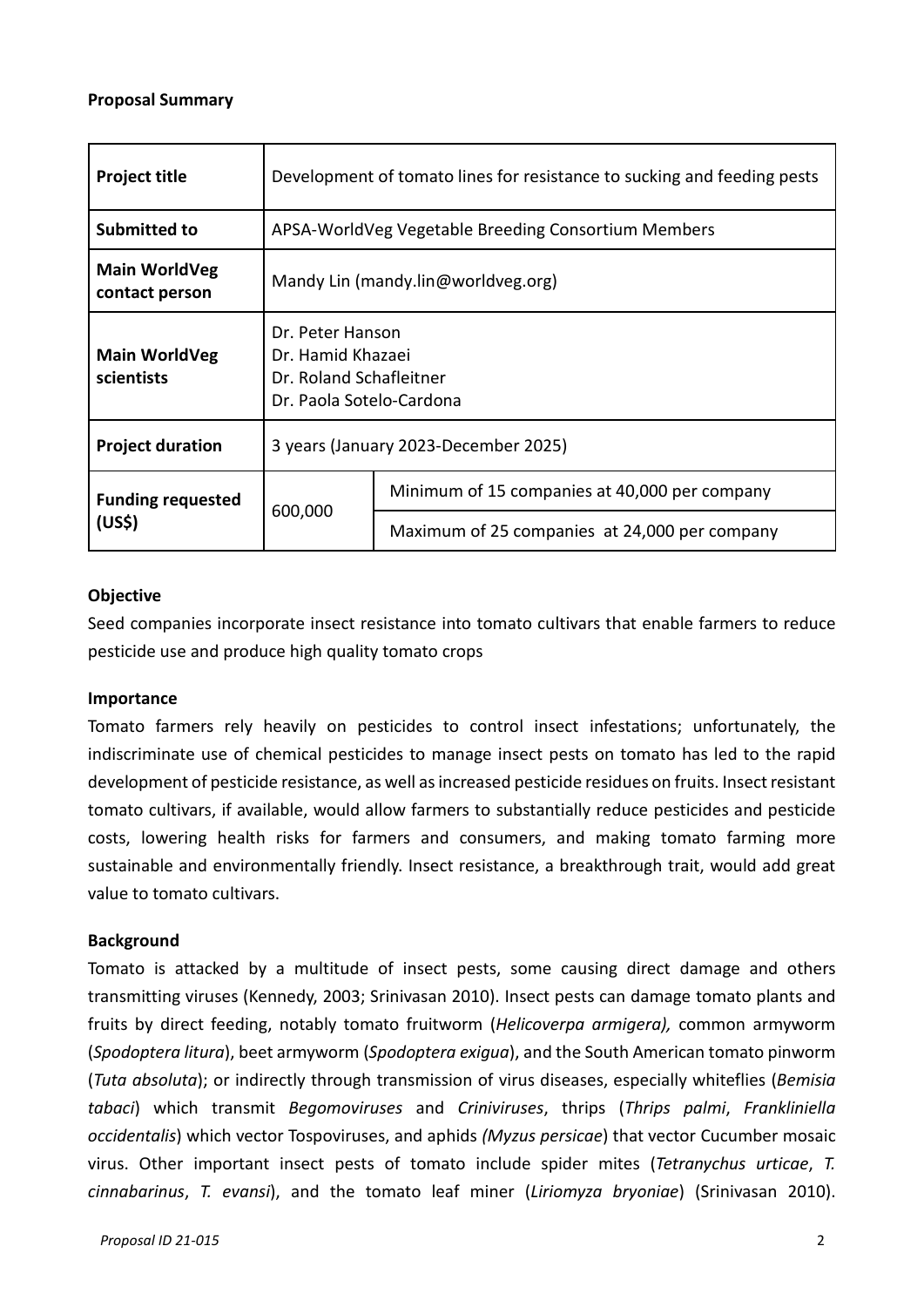Consequently, tomato farmers rely heavily on pesticides which constitute a major production cost and pose health risks for farmers, consumers and the environment. In addition, the repetitive use of the same active ingredients has led to the development of insecticide resistance against organophosphates and pyrethroids in whiteflies (Naveen et al. 2017). Moreover, field populations of *T. absoluta* are showing resistance to diamides (i. e. chlorantraniliprole), one of the few effective classes of insecticides in use for its management (Silva et al. 2019). Insecticide resistance has also been detected long ago in *H. armigera* and *S. litura* against organophosphates, pyrethroids, and carbamates in cotton crops India (Kranthi et al. 2002).

Crop domestication and selective breeding in tomato to favor yield and quality traits has led to the loss of important plant defenses characteristics (Paudel et al. 2019). Genetic resistance to insect pests is absent in cultivated tomato (*Solanum lycopersicum*) but has been identified in some wild tomato species, notably *S. habrochaites, S. pennellii*, *S. cheesmanii*, *S. pimpinellifolium*, and *S. galapagense* (Kennedy 2003; Rakha et al. 2017a,b,c; Vosman et al., 2018). Introgression of insect resistance from *S. habrochaites* and *S. pennellii* has been thwarted by complex inheritance and linkage drag. Insect resistance in *S. pimpinellifolium* and *S. galapagense* has attracted much recent interest because these species are close relatives of cultivated tomato and inheritance of resistance may be relatively simple. Insect resistance in *S. galapagense* is mainly based on accumulation of acylsugars, metabolites produced and secreted by type IV glandular trichomes found on leaf and stem surfaces of solanaceous plants (Vosman et al., 2018). Abundant scientific literature offers strong evidence that acyl sugars offer resistance to a broad range of insects, including whiteflies, thrips, aphids, spider mites, armyworm, among others (Maluf et al. 2010; Vosman et al. 2018; Ben-Mahmoud et al. 2018; de Oliveira et al. 2018; Bac-Molenaar et al. 2019; Paudel et al. 2019; Rodríguez-López et al. 2020). Acylsugars released by glandular trichomes hinder insect movement, but also, they act as feeding and oviposition deterrents, and may cause toxicity to different insect pests (Liedl et al. 1995, Mandal et al. 2020).

#### **Summary of previous work**

In 2014, the World Vegetable Center (WorldVeg) initiated an insect resistance breeding program targeting whiteflies to achieve sustainable TYLCD control by combining vector and virus resistance. Whitefly resistance offers a second line of defense against whitefly-transmitted viruses and helps "protect" TYLCD (Ty) genes and thus makes resistance more durable. Targeted insect pests were broadened to include *Tuta absoluta*, spider mites, thrips, and tomato fruitworm. Through systematic screening of selected WorldVeg genebank accessions for high densities of glandular type IV trichomes, followed by no-choice assays, six *S. galapagense* accessions were identified demonstrating high levels of resistance to the sweet potato whitefly (*B. tabaci*) based on reduced numbers of eggs and nymphs, and percent adult mortality. Additional resistance was detected in *S. habrochaites* and *S. cheesmanii*.

#### **Introgression of insect resistance into tomato**

WorldVeg focused on insect resistance from *S. galapagense* because this species is closely related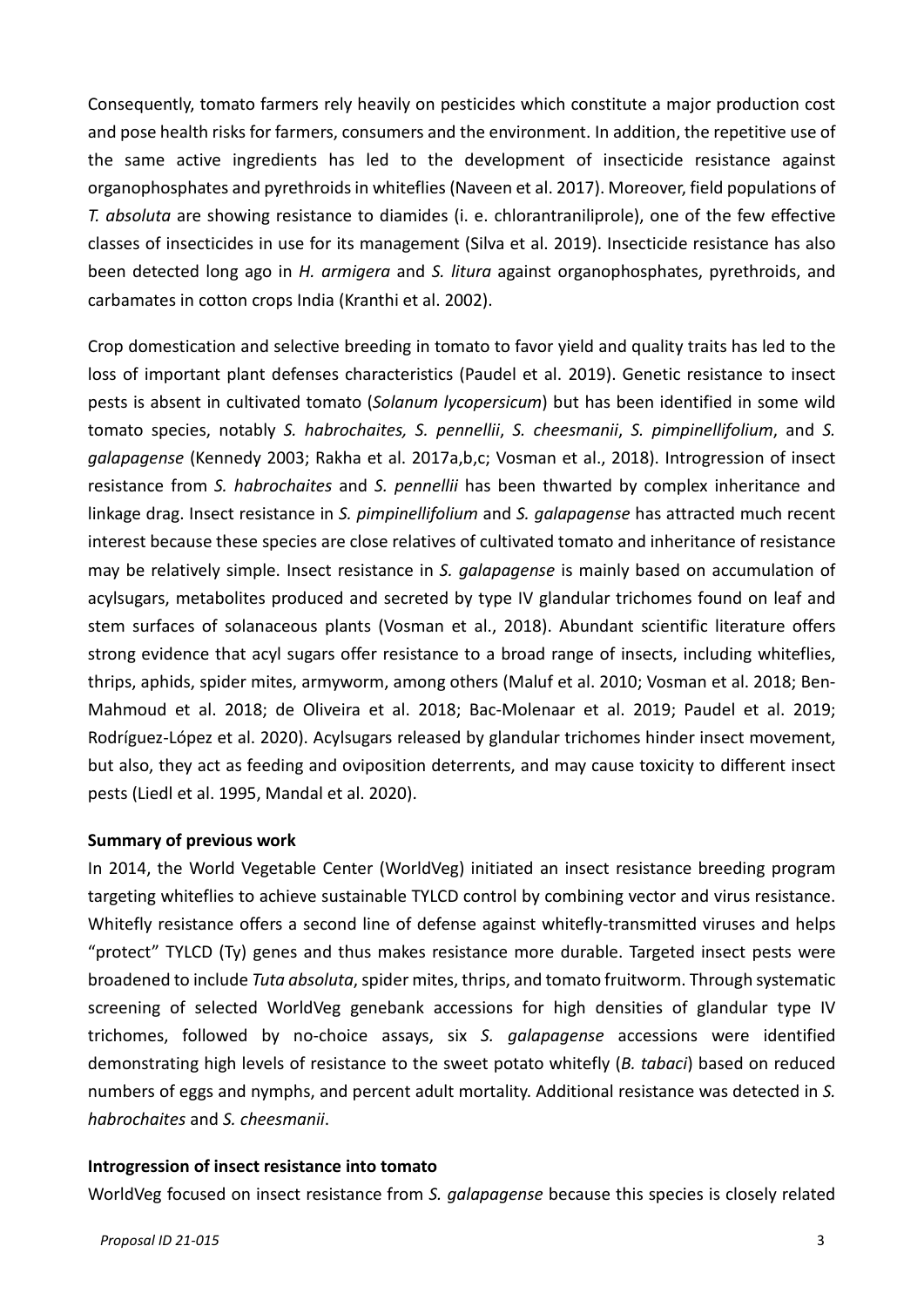to cultivated tomato and breeding progress is expected to be faster. *S. galapagense* accessions were crossed to the recurrent parent CLN3682C, a WorldVeg tomato line homozygous for *Ty1/3*, *Ty-2*, *Bwr-12, I2* and *Mi*. F<sub>2</sub> populations were screened for whitefly resistance parameters (egg number and adult mortality) in the greenhouse using a no-choice assay; pollen bulked from highly resistant F2 plants was used for backcrossing to the recurrent parent. The above procedure was repeated for each backcross and by spring 2020,  $BG_3F_3$  had been achieved. In the 2021 fall season, 10 BC4F1 developed from crosses between four selected BC3F3 and four tomato parents are under evaluation in a replicated trial for insect resistance and horticultural and fruit traits in the 2021 Fall season. Based on the results, 3-4  $BC_4F_1$  will be selected and selfed to produce  $BC_4F_2$  for further evaluation and generation advance to develop insect resistant lines.

#### **Selection methods**

Combinations of no-choice assays (% adult mortality, egg numbers), glandular trichome densities, and total acyl sugar content of leaf tissue have been used to select for whitefly resistance (Rakha et al. 2017a, b, c). WorldVeg adopted the total acyl sugar (AS) protocol developed by the Mutschler lab at Cornell University to estimate AS content in leaf samples (Leckie et al. 2012). Acyl sugars account for insect resistance in *S. galapagense* and measurement of total AS content is fast and straightforward; nevertheless, combinations with other tests methods including no-choice assays are important to confirm resistance. Mapping QTLs underlying insect resistance and availability of markers for selecting resistant genotypes will be critical to streamline incorporation of insect resistance into commercial varieties.

#### **Preliminary mapping of whitefly resistance**

Parents, F1, and  $BC_3F_2$  plants were evaluated for type IV trichome density (no./mm<sup>2</sup>) and whitefly parameters (egg number, adult mortality (%) using a no-choice assay. A major QTL on chromosome 2 associated with type IV trichome density (LOD 5.2), adult mortality (LOD 10.6) and egg number (LOD 9.1) was detected, explaining 14%, 21% and 24% of the variation, respectively. Very likely this is the major QTL previously mapped in a *S. galapagense* accession on chromosome 2 (Andrade et al. 2018) named *Wf-1* (Firdaus et al. 2013). *Wf-1* includes a transcription factor involved in type IV trichome development, production of 76 acyl sugars, and methyl esters of the flavonols myricetin and quercetin (Vosman et al. 2018; Vosman et al. 2019). Besides *Wf-1*, additional insect resistance QTL in *S. galapagense* have been mapped on chromosomes 3 (Andrade et al. 2018), chromosome 9 (Firdaus et al. 2013)

#### **Field Evaluations**

*2020 spring*: A population of 240 BC3F3 plants derived from *S. galapagense* and homozygous for *Wf-1* were individually assessed for total AS levels at three dates. Total AS content over all BC3F3 and the three dates was 6.50  $\pm$  2.74 µmol/g dry leaf tissue. AS means for individual BC<sub>3</sub>F<sub>3</sub> plants over the three sample dates ranged from 1.65–18.47 μmol/g dry leaf tissue. Fruit weight means ranged from 15.1–45.5 g with an average of 31.4 g. Large variation in AS levels pointed to additional QTLs underlying whitefly resistance besides *Wf-1*.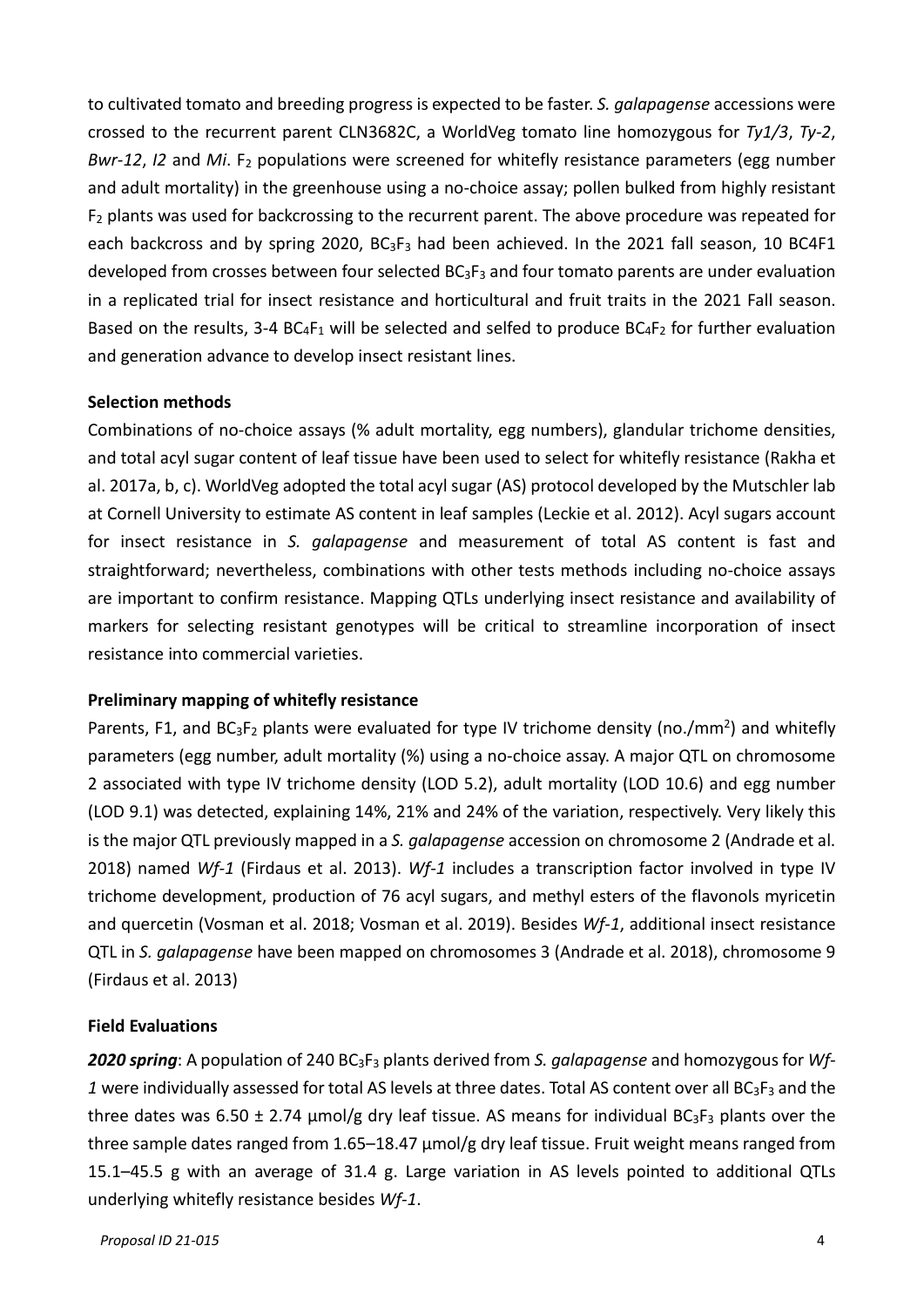*2020 Fall trial:* Twelve BC3F4 lines were assessed in a replicated trial for total AS content measured at 32, 48, 78, and 94 days after transplanting (DAT) from October 2020-January 2021. Mean entry AS levels over the four dates ranged from 1.88–8.40 μmol/g dry leaf tissue. The highest mean AS level over entries was found at 48 DAT and levels declined to 3.76 and 3.68 μmol/g dry leaf tissue at 78 and 94 DAT, respectively, coinciding with lower average temperatures and increased plant age. Large differences among single plants within entries indicates segregation for AS. AS means of the selected individual plants ranged from 8.66–13.37 μmol/g dry leaf tissue.

#### **Proposed outputs**

# **Output 1. Intermediate stage (non-segregating) insect resistant lines developed, distributed and tested by participants**

6-8 whitefly-resistant, high acyl sugar,  $BC_4F_3$  (homozygous for Ty1/3 and Bwr-12) will be multiplied in the 2022-2023 fall season (November 2022-March 2023) at WorldVeg. After seed treatment and passing SHQ and BAPHIQ viroid and virus tests, seed will be available to project partners for insect resistance evaluations and for use in breeding by the beginning or middle of 2023. WorldVeg will coordinate the testing of the lines in field trials and controlled greenhouse trials under different seasons to better understand environmental effects (temperatures, rainfall, etc.) and plant age on acyl sugar levels and whitefly resistance.

#### **Output 2. Insect resistance workshop conducted for participants**

A tomato insect resistance workshop (two weeks) will be offered to project participants at the WorldVeg South Asia research station in Hyderabad, India, and a second workshop at the WorldVeg Southeast Asia research station in Thailand. Topics to be covered include insect resistance and resistance mechanisms; hands-on training in methods to assess insect resistance (trichome analysis, measurement of acyl sugars; choice and no-choice assays); methods for mass rearing of insects.

# **Output 3: Intermediate stage (non-segregating) insect resistant lines evaluated for resistance to sucking pests and caterpillar pests through no-choice assays conducted at WorldVeg**

BC<sub>3</sub>F<sub>5</sub> lines will be screened in controlled no-choice trials for resistance to resistance to sucking pests (*Myzus persicae*, *Thrips palmi/ Frankliniella occidentalis*), and caterpillar pests *Spodoptera exigua*, *Helicoverpa armigera*, *Tuta absoluta* through no-choice assays conducted at WorldVeg Taiwan, other labs in Taiwan or India. The lines will be grown in the field in Taiwan and in India in dry and wet seasons. Whitefly parameters (eggs, nymphs), and acyl sugar levels will be assessed at different plant growth stages to monitor environmental effects (temperatures, rainfall, etc.) and plant age on acyl sugar levels and insect resistance.

# **Output 4: Loci associated with insect resistance validated and fine-mapped, and previously additional undetected loci identified**

Two mapping populations will be developed from crosses between multiple disease resistant *S. lycopersicum* and insect-resistant BC3F4 lines derived from *S. galapagense* accessions to locate QTLs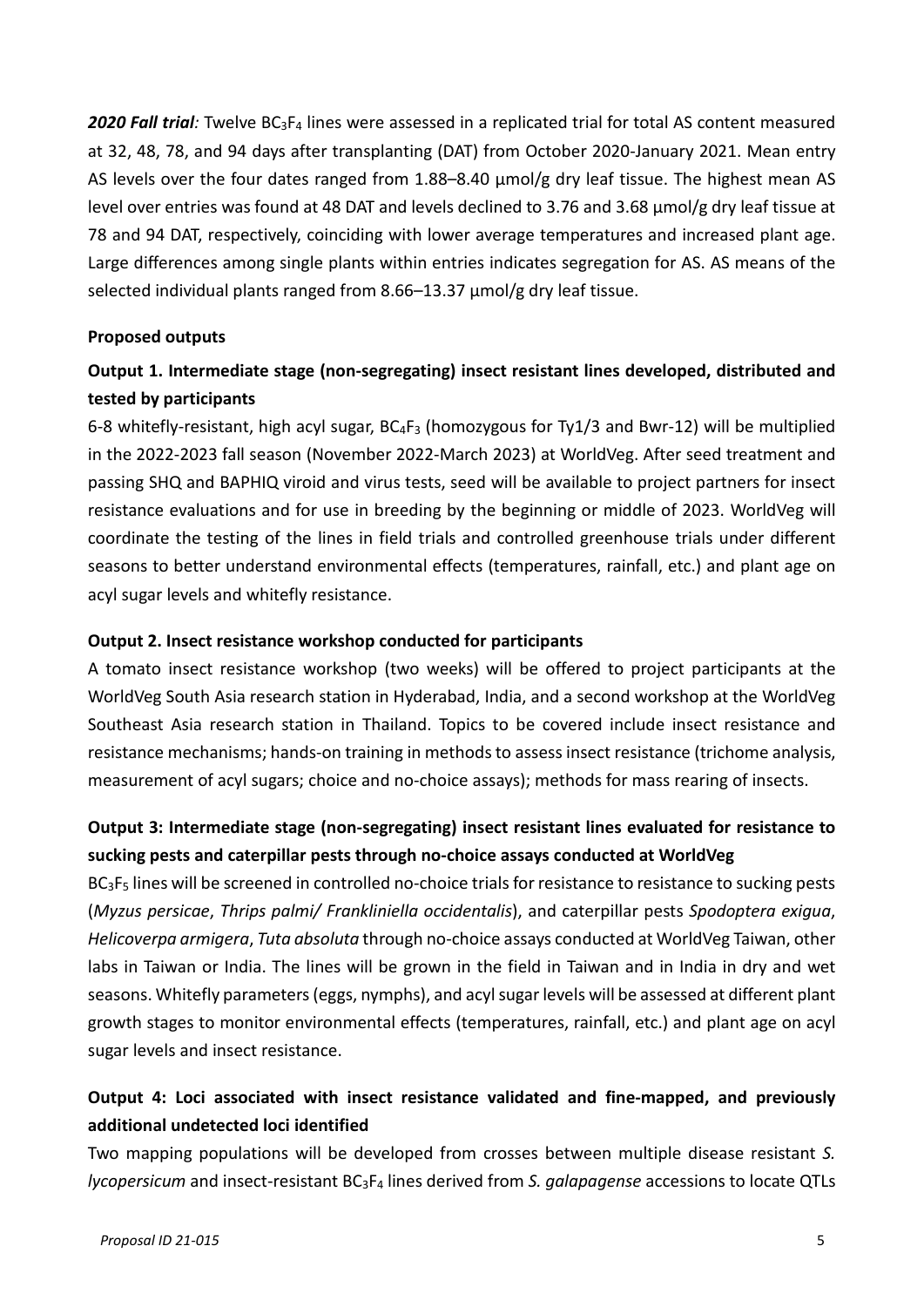for pest resistance. Populations will be genotyped and phenotyped for whitefly resistance components including adult mortality, egg number, type IV trichome density and total AS content. The previously mapped QTL on chromosome 2, *Wf-1*, will be fine-mapped, and additional QTLs will be identified. Validated resistance gene alleles will be tagged with molecular markers to support breeding for insect resistance. Marker protocols will be provided to participants for use in breeding.

#### **Output 5. Near-commercial insect resistant tomato lines developed**

Selected BC4F4 insect resistant lines will be individually crossed to multiple disease resistant lines representing 3-5 major tomato market segments. Selection within segregating BC4 populations will be carried out using markers developed from Output 4 to incorporate insect resistance QTLs and reduce the size of wild tomato introgressions, and additional markers distributed throughout the genome will be applied to select against *S. galapagense* introgressions not associated with insect resistance. During generation advance, selection will be practiced for multiple disease resistance (bacterial wilt, TYLCD, fusarium wilt, TMV, early blight), plant traits (vegetative vigor, good vine cover) and fruit traits (high fruit set, >80 g, firm, deep red internal and external color).

|                                                 | <b>Months</b> |    |    |    |    |    |
|-------------------------------------------------|---------------|----|----|----|----|----|
| <b>Activity</b>                                 |               | 12 | 18 | 24 | 30 | 36 |
| Inception workshop and insect resistance        |               |    |    |    |    |    |
| methods workshop                                |               |    |    |    |    |    |
| 6-8 insect resistant $BC_4F_3$ lines completed, |               |    |    |    |    |    |
| multiplied and distributed to project           |               |    |    |    |    |    |
| participants for use in breeding                |               |    |    |    |    |    |
| Evaluation of intermediate-stage lines for      |               |    |    |    |    |    |
| resistance to diverse sucking pests and leaf-   |               |    |    |    |    |    |
| feeding pests                                   |               |    |    |    |    |    |
| BC4F2 populations created and MAS               |               |    |    |    |    |    |
| conducted for insect resistance QTL, disease    |               |    |    |    |    |    |
| resistances, plant and fruit traits.            |               |    |    |    |    |    |
| Development and delivery of near-               |               |    |    |    |    |    |
| commercial insect resistant lines               |               |    |    |    |    |    |

#### **Timeline**

#### **References**

- Andrade MC, da Silva AA, Carvalho, RD et al. (2018) Quantitative trait loci associated with trichomes in the *Solanum galapagense* accession LA1401. Genet Resour Crop Evol 65, 1671–1685). <https://doi.org/10.1007/s10722-018-0644-3>
- Bac-Molenaar JA, Mol S, Verlaan MG, Elven JV, Kim HK, Klinkhamer PGL, Leiss KA, Vrieling K. (2019) Trichome independent resistance against western flower thrips in tomato, Plant Cell Physiol, 60(5), 1011–1024.<https://doi.org/10.1093/pcp/pcz018>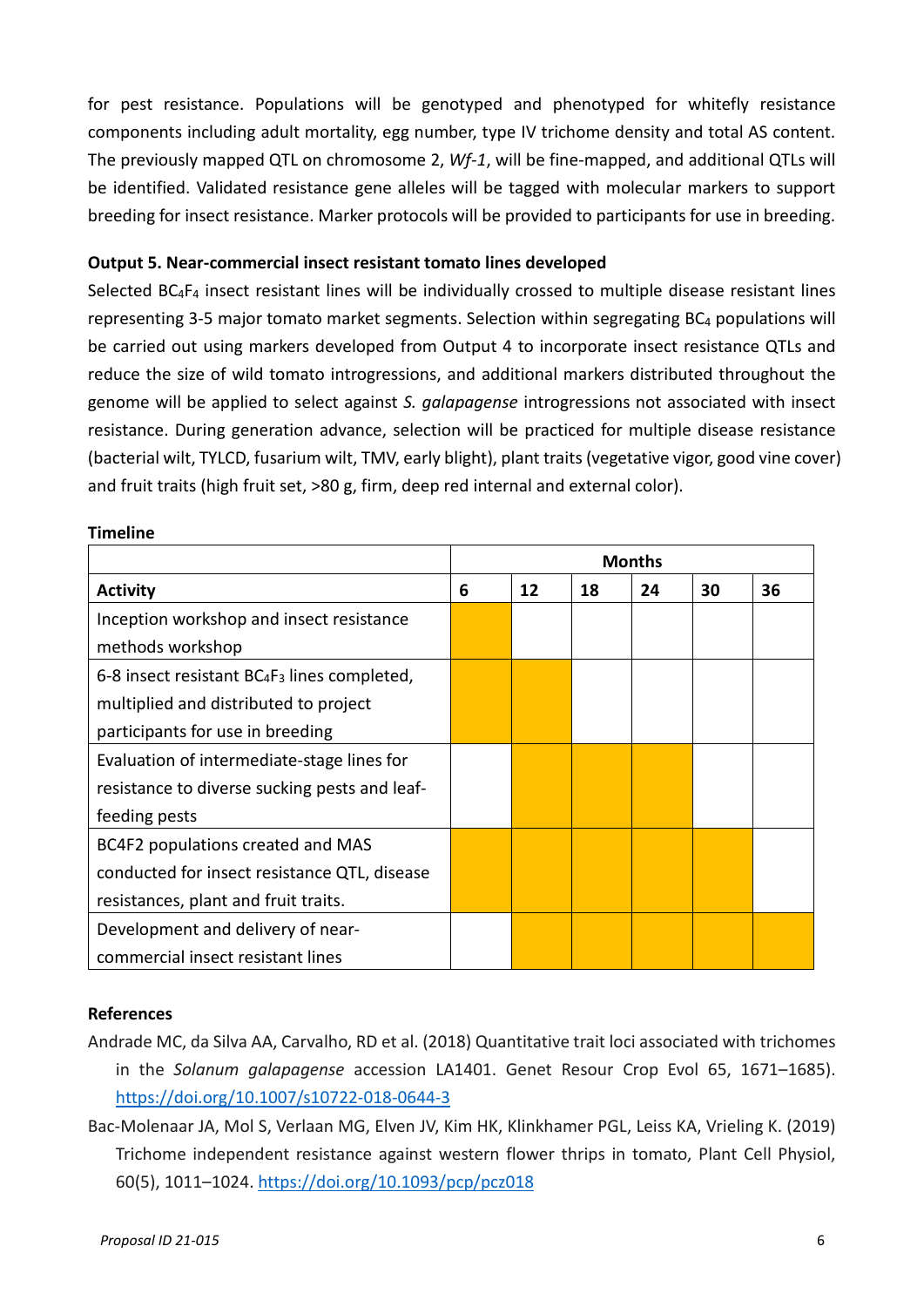- Ben-Mahmoud S, Smeda JR, Chappell TM, Stafford-Banks C, Kaplinsky CH, Anderson T, et al. (2018) Acylsugar amount and fatty acid profile differentially suppress oviposition by western flower thrips, *Frankliniella occidentalis*, on tomato and interspecific hybrid flowers. PLoS ONE 13(7): e0201583.<https://doi.org/10.1371/journal.pone.0201583>
- Firdaus S, van Heusden AW, Hidayati N, Supena EDJ, Visser RGF, Vosman B (2012) Resistance to *Bemisia tabaci* in tomato wild relatives. Euphytica 187:31–45. <https://link.springer.com/article/10.1007/s10681-012-0704-2>
- Kennedy GG. 2003. Tomato, pests, parasitoids, and predators: tritrophic interactions involving the genus *Lycopersicon*. Annu Rev Entomol 48:51–72.

<https://doi.org/10.1146/annurev.ento.48.091801.112733>

- Kranthi KR, Jadhav DR, Kranthi S, Wanjari RR, Ali SS, Russell DA (2002) Insecticide resistance in five major insect pests of cotton in India. Crop Prot. 21, 449-460. [https://doi.org/10.1016/S0261-](https://doi.org/10.1016/S0261-2194(01)00131-4) [2194\(01\)00131-4](https://doi.org/10.1016/S0261-2194(01)00131-4)
- Leckie BM, De Jong DM, Mutschler MA (2012) Quantitative trait loci increasing acylsugars in tomato breeding lines and their impacts on silverleaf whiteflies. Mol Breeding 30, 1621–1634. <https://doi.org/10.1007/s11032-012-9746-3>
- Liedl BE, Lawson DM, White KK, Shapiro JA, Cohen DE, Carson WG, Trumble JT, Mutschler MA (1995) Acylsugars of wild tomato *Lycopersicon pennellii* alters settling and reduces oviposition of *Bemisia argentifolii* (Homoptera, Aleyrodidae). J. Econ. Entomol. 88: 742–748. <https://doi.org/10.1093/jee/88.3.742>
- Maluf WR, de Fátima Silva V, das Graças Cardoso M, et al. (2010) Resistance to the South American tomato pinworm *Tuta absoluta* in high acylsugar and/or high zingiberene tomato genotypes. Euphytica 176, 113–123.<https://doi.org/10.1007/s10681-010-0234-8>
- Maluf RW, Maciel GM, Gomes LAA, Cardoso MG, Goncalves LD, da Silva EC, Knapp M (2010) Broadspectrum arthropod resistance in hybrids between high- and low-acylsugar tomato lines. Crop Sci. 50: 439-45[. https://doi.org/10.2135/cropsci2009.01.0045](https://doi.org/10.2135/cropsci2009.01.0045)
- Mandal S, Ji W, McKnight TD (2020) Candidate gene networks for acylsugar metabolism and plant defense in wild tomato Solanum pennellii. The Plant Cell 32:81–99. <https://doi.org/10.1105/tpc.19.00552>
- Naveen N, Chaubey R, Kumar D et al. (2017) Insecticide resistance status in the whitefly, *Bemisia tabaci* genetic groups Asia-I, Asia-II-1 and Asia-II-7 on the Indian subcontinent. Sci Rep 7, 40634 (2017).<https://doi.org/10.1038/srep40634>
- de Oliveira JRF, de Resende JTV, Maluf WR, Lucini T, de Lima Filho RB, de Lima IP, Nardi C (2018) Trichomes and allelochemicals in tomato genotypes have antagonistic effects upon behavior and biology of *Tetranychus urticae*. Front. Plant Sci. 9:1132. https://doi.org/10.3389/fpls.2018.01132
- Paudel S, Lin PA, Foolad MR, et al. (2019) Induced plant defenses against herbivory in cultivated and wild tomato. J Chem Ecol 45, 693–707.<https://doi.org/10.1007/s10886-019-01090-4>
- Rakha M, Bouba N, Ramasamy S, Regnard J-L, Hanson P (2017a) Evaluation of wild tomato accessions (Solanum spp.) for resistance to two-spotted spider mite (*Tetranychus urticae* Koch) based on trichome type and acylsugar content. Genet Resour Crop Evol 64:1011–1022.